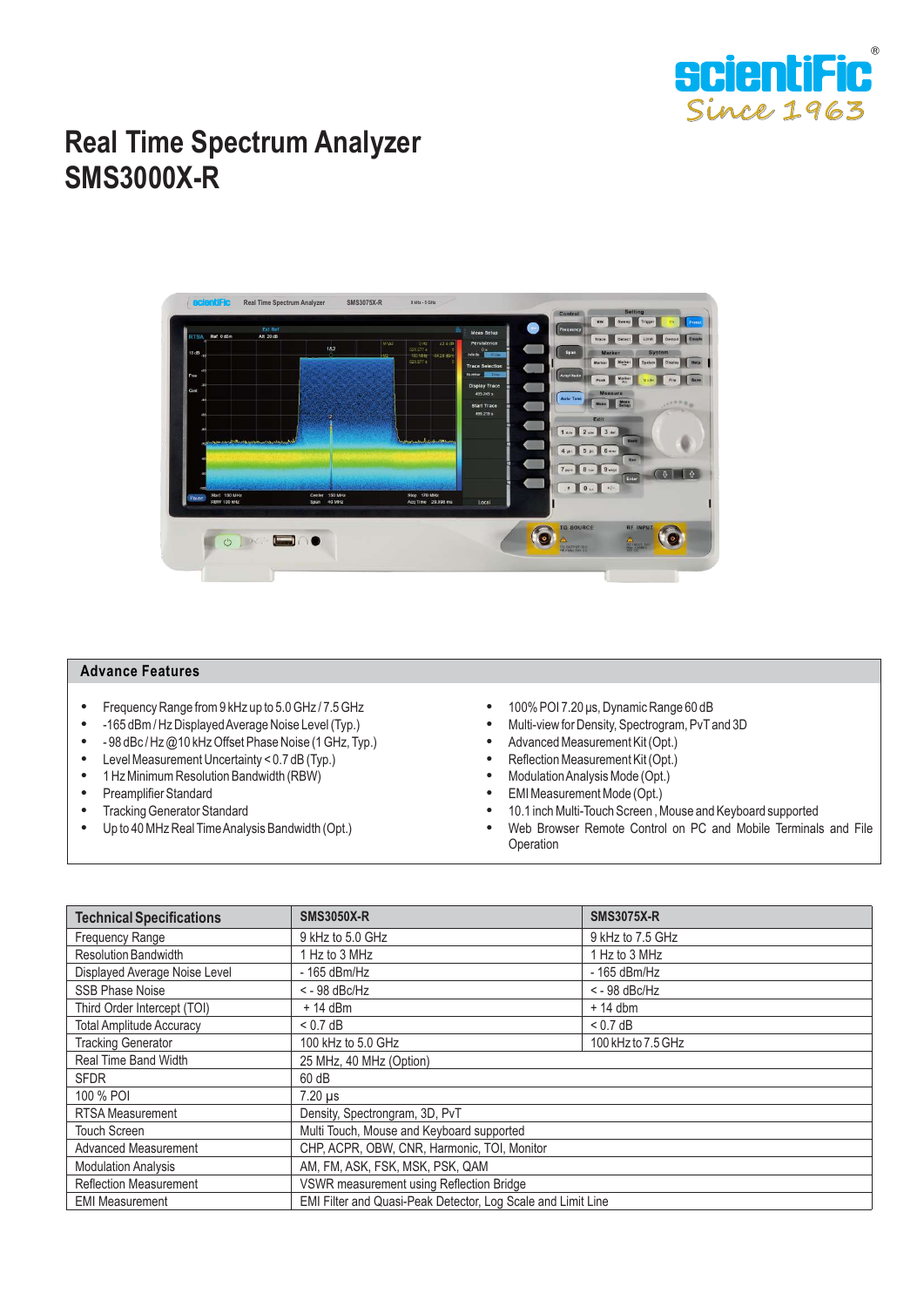| <b>Technical Specifications</b>                                   |                                                                                       | <b>SMS3050X-R</b>                                                                                                  | <b>SMS3075X-R</b>         |  |  |  |
|-------------------------------------------------------------------|---------------------------------------------------------------------------------------|--------------------------------------------------------------------------------------------------------------------|---------------------------|--|--|--|
|                                                                   | <b>Spectrum Analyzer Mode</b>                                                         |                                                                                                                    |                           |  |  |  |
|                                                                   | <b>Frequency and Time Characteristic</b>                                              |                                                                                                                    |                           |  |  |  |
| Frequency                                                         |                                                                                       |                                                                                                                    |                           |  |  |  |
| Frequency Range                                                   |                                                                                       | 9 kHz to 5 GHz<br>9 kHz to 7.5 GHz                                                                                 |                           |  |  |  |
| <b>Frequency Resolution</b>                                       |                                                                                       | 1 Hz                                                                                                               |                           |  |  |  |
| <b>Frequency Span</b>                                             |                                                                                       |                                                                                                                    |                           |  |  |  |
| Range                                                             |                                                                                       | 0 Hz, 100 Hz to Max Frequency                                                                                      |                           |  |  |  |
| Accuracy                                                          |                                                                                       | ± Span /(Number of display points -1)                                                                              |                           |  |  |  |
| <b>Internal Reference Source</b>                                  |                                                                                       |                                                                                                                    |                           |  |  |  |
| Reference Frequency                                               |                                                                                       | 10.000000 MHz                                                                                                      |                           |  |  |  |
| Reference Frequency Accuracy                                      |                                                                                       | $\pm$ [(time since last adjustment x frequency aging rate) + temperature stability + initial calibration accuracy] |                           |  |  |  |
| Uncertainty                                                       |                                                                                       |                                                                                                                    |                           |  |  |  |
| Initial calibration Accuracy                                      |                                                                                       | $< 1$ ppm                                                                                                          |                           |  |  |  |
| <b>Temperature Stability</b>                                      |                                                                                       | $<$ 1 ppm, 0°C to 50°C                                                                                             |                           |  |  |  |
| Frequency Aging Rate                                              |                                                                                       | < 0.5 ppm/first year, 3.0 ppm/20 years                                                                             |                           |  |  |  |
| <b>Marker</b>                                                     |                                                                                       |                                                                                                                    |                           |  |  |  |
| <b>Marker Resolution</b><br>Span / (Number of display points - 1) |                                                                                       |                                                                                                                    |                           |  |  |  |
| <b>Marker Uncertainity</b>                                        |                                                                                       | ± [Frequency indication x reference frequency uncertainty + 1% x span + 10% x resolution bandwidth +               |                           |  |  |  |
|                                                                   |                                                                                       | marker resolution]                                                                                                 |                           |  |  |  |
| <b>Frequency Counter Resoution</b>                                |                                                                                       |                                                                                                                    | $0.1$ Hz                  |  |  |  |
| <b>Bandwidths</b>                                                 |                                                                                       |                                                                                                                    |                           |  |  |  |
| Resolution Bandwidth (-3dB)                                       |                                                                                       | 1 Hz to 3 MHz, in 1-3-10 sequence                                                                                  |                           |  |  |  |
| Resolution Filter Shape Factor                                    |                                                                                       | <4.8 : 1 (60dB : 3 dB), Gaussian-like                                                                              |                           |  |  |  |
| <b>RBW Uncertainity</b>                                           |                                                                                       | $< 5\%$                                                                                                            |                           |  |  |  |
| Video Bandwidth (-3dB)                                            |                                                                                       | 1 Hz to 10 MHz, in 1-3-10 sequence<br>$< 5\%$                                                                      |                           |  |  |  |
| <b>VBW Uncertainty</b>                                            |                                                                                       |                                                                                                                    |                           |  |  |  |
| Sweep and Trigger                                                 |                                                                                       | 1 ms to 7500 s                                                                                                     |                           |  |  |  |
| Sweep Time                                                        |                                                                                       |                                                                                                                    |                           |  |  |  |
| Sweep Mode                                                        |                                                                                       | RBW = 3 kHz to 3 MHz, Sweep<br>RBW = 1 Hz to 10kHz, FFT                                                            |                           |  |  |  |
| Sweep Type                                                        |                                                                                       | Single, Continuous                                                                                                 |                           |  |  |  |
| <b>Trigger Source</b>                                             |                                                                                       | Free, Video, External                                                                                              |                           |  |  |  |
| <b>External Trigger</b>                                           |                                                                                       | 5 V TTL level, Rising edge/Falling edge                                                                            |                           |  |  |  |
|                                                                   | <b>Amplitude Accuracy and Range Specifications</b>                                    |                                                                                                                    |                           |  |  |  |
|                                                                   |                                                                                       |                                                                                                                    |                           |  |  |  |
| <b>Amplitude and Level</b>                                        |                                                                                       |                                                                                                                    |                           |  |  |  |
| <b>Measurement Range</b>                                          |                                                                                       | DANL to +10 dBm, 100 kHz to 1 MHz, Preamp off<br>DANL to +20 dBm, 1 MHz to 7.5 GHz, Preamp off                     |                           |  |  |  |
|                                                                   |                                                                                       |                                                                                                                    |                           |  |  |  |
| Reference Level                                                   |                                                                                       | $-200$ dBm to $+30$ dBm, 1 dB steps                                                                                |                           |  |  |  |
| Preamplifier                                                      |                                                                                       | 20 dB (nom.)                                                                                                       |                           |  |  |  |
| <b>Input Attenuation</b><br>0 to 50 dB, 1 dB step                 |                                                                                       |                                                                                                                    |                           |  |  |  |
| Maximum Input DC Voltage<br>Maximum Average Power                 |                                                                                       | ± 50 VDC                                                                                                           |                           |  |  |  |
| Maximum Damage Level                                              |                                                                                       | 30 dBm, 3 minute, fc ≥ 10 MHz, att > 20 dBm, preamp off<br>33 dBm, fc ≥10 MHz, att > 20 dBm, preamp off            |                           |  |  |  |
| <b>Level Display</b>                                              |                                                                                       |                                                                                                                    |                           |  |  |  |
| Logarithmic Level Axis                                            |                                                                                       | 1 dB to 200 dB                                                                                                     |                           |  |  |  |
| Linear Level                                                      |                                                                                       | 0 to reference level, 0% to 100%                                                                                   |                           |  |  |  |
| Units of Level Axis                                               |                                                                                       | dBm, dBmV, dBµV, dBµA, Volt, Watt                                                                                  |                           |  |  |  |
| Number of Display Points                                          |                                                                                       | 751                                                                                                                |                           |  |  |  |
| Number of Traces                                                  |                                                                                       | 4                                                                                                                  |                           |  |  |  |
| <b>Trace Detectors</b>                                            |                                                                                       | Positive-peak, Negative-peak, Sample, Normal,                                                                      |                           |  |  |  |
|                                                                   |                                                                                       | Average (Voltage/RMS/Video)                                                                                        |                           |  |  |  |
|                                                                   | Clear write, Max Hold, Min Hold, View, Blank, Average, Math<br><b>Trace Functions</b> |                                                                                                                    |                           |  |  |  |
| <b>SSB Phase Noise</b><br>Offset                                  |                                                                                       | 20°C to 30°C fc = 1 GHz, Normalized to 1 Hz                                                                        |                           |  |  |  |
| 10 kHz                                                            |                                                                                       |                                                                                                                    |                           |  |  |  |
| 100 kHz                                                           |                                                                                       | -96 dBc/Hz, -98 dBc/Hz (typ.)<br>-95 dBc/Hz, -97 dBc/Hz (typ.)                                                     |                           |  |  |  |
| 1 MHz                                                             |                                                                                       | -112 dBc/Hz, -114 dBc/Hz (typ.)                                                                                    |                           |  |  |  |
| Displayed Average Noise Level (DANL)                              |                                                                                       |                                                                                                                    |                           |  |  |  |
| 100 kHz to 1 MHz<br>-105 dBm, -109 dBm (typ.)                     |                                                                                       |                                                                                                                    |                           |  |  |  |
| Preamp off                                                        | 1 MHz to 10 MHz                                                                       | -122 dBm, -126 dBm (typ.)                                                                                          |                           |  |  |  |
|                                                                   | 10 MHz to 200 MHz                                                                     | -142 dBm, -146 dBm (typ.)                                                                                          |                           |  |  |  |
|                                                                   | 200 MHz to 1.5 GHz                                                                    | -142 dBm, -147 dBm (typ.)                                                                                          |                           |  |  |  |
|                                                                   | 1.5 GHz to 3.2 GHz                                                                    | -140 dBm, -145 dBm (typ.)                                                                                          |                           |  |  |  |
|                                                                   | 3.2 GHz to 5.0 GHz                                                                    | -137 dBm, -143 dBm (typ.)                                                                                          |                           |  |  |  |
|                                                                   | 5.0 GHz to 6.5 GHz                                                                    | $\overline{\phantom{a}}$                                                                                           | -136 dBm, -141 dBm (typ.) |  |  |  |
|                                                                   | 6.5 GHz to 7.5 GHz                                                                    | $\blacksquare$                                                                                                     | -134 dBm, -139 dBm (typ.) |  |  |  |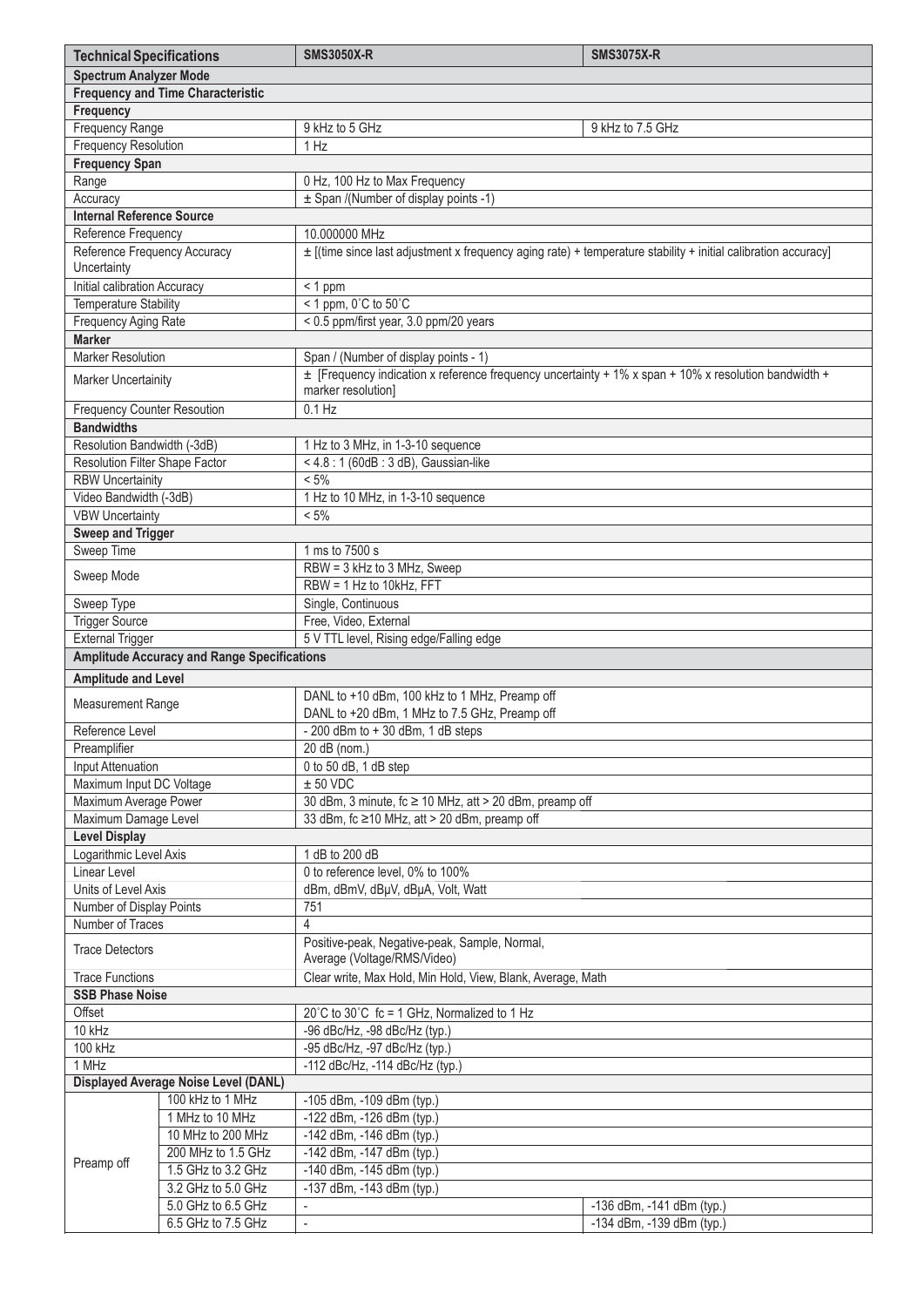| <b>Technical Specifications</b>                                                                                              |  |                                                 | <b>SMS3050X-R</b>                                                                                                                  | <b>SMS3075X-R</b>         |  |  |  |
|------------------------------------------------------------------------------------------------------------------------------|--|-------------------------------------------------|------------------------------------------------------------------------------------------------------------------------------------|---------------------------|--|--|--|
|                                                                                                                              |  | 100 kHz to 1MHz                                 | -133 dBm, -136 dBm (typ.)                                                                                                          |                           |  |  |  |
|                                                                                                                              |  | 1 MHz to 10 MHz                                 | -151 dBm, -154 dBm (typ.)                                                                                                          |                           |  |  |  |
|                                                                                                                              |  | 10 MHz to 200 MHz                               | -161 dBm, -165 dBm (typ.)                                                                                                          |                           |  |  |  |
|                                                                                                                              |  | 200 MHz to 1.5 GHz                              | -159 dBm, -163 dBm (typ.)                                                                                                          |                           |  |  |  |
| Preamp on                                                                                                                    |  | 1.5 GHz to 3.2 GHz                              | -159 dBm, -162 dBm (typ.)                                                                                                          |                           |  |  |  |
|                                                                                                                              |  | 3.2 GHz to 5.0 GHz                              | -157 dBm, -161 dBm (typ.)                                                                                                          |                           |  |  |  |
|                                                                                                                              |  | 5.0 GHz to 6.5 GHz                              | $\blacksquare$                                                                                                                     | -157 dBm, -160 dBm (typ.) |  |  |  |
| 6.5 GHz to 7.5 GHz                                                                                                           |  |                                                 | $\overline{\phantom{a}}$                                                                                                           | -155 dBm, -159 dBm (typ.) |  |  |  |
| <b>Frequency Response</b>                                                                                                    |  |                                                 |                                                                                                                                    |                           |  |  |  |
| Preamp off<br>$\pm$ 0.8 dB, $\pm$ 0.4 dB(typ.) (20°C to 30°C, 30% to 70% relative humidity, att = 20 dB, relative to 50 MHz) |  |                                                 |                                                                                                                                    |                           |  |  |  |
| Preamp on                                                                                                                    |  |                                                 | $\pm$ 1.2 dB, $\pm$ 0.6 dB (typ.) (20°C to 30°C, 30% to 70% relative humidity, att = 20 dB, relative to 50 MHz)                    |                           |  |  |  |
| <b>Error and Accuracy</b>                                                                                                    |  |                                                 |                                                                                                                                    |                           |  |  |  |
| <b>Resolution Bandwidth Switching</b>                                                                                        |  |                                                 |                                                                                                                                    |                           |  |  |  |
| ± 0.2 dB nom. (Logarithmic resolution, relative to RBW =10 kHz)<br>Uncertainity                                              |  |                                                 |                                                                                                                                    |                           |  |  |  |
| Input Attenuation                                                                                                            |  |                                                 | 20°C to 30°C, fc = 50 MHz, off, preamp off, relative to att = 20 dB                                                                |                           |  |  |  |
| <b>Switching Uncertainity</b>                                                                                                |  |                                                 | $± 0.5$ dB                                                                                                                         |                           |  |  |  |
| Absolute Amplitude                                                                                                           |  | Preamp off                                      | $\pm$ 0.4 dB, input signal - 20 dBm (20°C to 30°C, fc = 50 MHz, RBW = VBW = 1 kHz, att = 20 dB, peak detector,<br>95% reliability) |                           |  |  |  |
| Accuracy                                                                                                                     |  | Preamp on                                       | $\pm$ 0.6 dB, input signal - 40 dBm (20°C to 30°C, fc = 50 MHz, RBW = VBW = 1 kHz, att = 20 dB, peak detector,<br>95% reliability) |                           |  |  |  |
| <b>Total Amplitude Accuracy</b>                                                                                              |  |                                                 | ± 0.7 dB (20°C to 30°C, fc > 100 kHz, input signal - 50 dBm - 0 dBm, att = 20 dB, RBW = VBW = 1kHz, peak<br>detector)              |                           |  |  |  |
| RF input VSWR                                                                                                                |  |                                                 | < 1.5 (nom.) (Att = 10 dB, 1 MHz to 7.5 GHz)                                                                                       |                           |  |  |  |
|                                                                                                                              |  | <b>Distrotion and Spurious Responses</b>        |                                                                                                                                    |                           |  |  |  |
|                                                                                                                              |  | Second Harmonic Distribution (SHI)              | - 65 dBc / + 45 dBm (nom.) (20°C to 30°C, fc > 50 MHz, mixer level -20 dBm, att = 0 dB, preamp off)                                |                           |  |  |  |
| Third Order Intercept (TOI)                                                                                                  |  |                                                 | $\pm$ 14 dBm (typ.) (20°C to 30°C, $\geq$ 50 MHz, two -20 dBm tones spaced by 100 kHz, att = 0 dB, preamp off)                     |                           |  |  |  |
| 1dB Gain Compression                                                                                                         |  |                                                 | > 0 dBm (nom.) (20°C to 30°C, fc $\ge$ 50 MHz, att = 0 dB, preamp off)                                                             |                           |  |  |  |
| Residual Response<br>> 0 dBm (nom.) (20°C to 30°C, fc $\ge$ 50 MHz, att = 0 dB, preamp off)                                  |  |                                                 |                                                                                                                                    |                           |  |  |  |
| Input Related Spurious                                                                                                       |  |                                                 | < -65 dBc $(20^{\circ}$ C to $30^{\circ}$ C, mixer level = -30 dBm)                                                                |                           |  |  |  |
| <b>Tracking Generator</b>                                                                                                    |  |                                                 |                                                                                                                                    |                           |  |  |  |
| <b>Frequency Parameter</b>                                                                                                   |  |                                                 |                                                                                                                                    |                           |  |  |  |
| <b>Frequency Range</b>                                                                                                       |  |                                                 | 100 kHz to 5 GHz                                                                                                                   | 100 kHz to 7.5 GHz        |  |  |  |
| <b>Frequency Resolution</b>                                                                                                  |  |                                                 | 1 Hz, Zero Span                                                                                                                    |                           |  |  |  |
| RBW, Sweep Mode                                                                                                              |  |                                                 | 3 kHz to 3 MHz                                                                                                                     |                           |  |  |  |
| <b>Power Paramenter</b>                                                                                                      |  |                                                 |                                                                                                                                    |                           |  |  |  |
| Output Level                                                                                                                 |  |                                                 | -40 dBm to 0 dBm                                                                                                                   |                           |  |  |  |
| Output Level Resolution                                                                                                      |  |                                                 | 1 dB                                                                                                                               |                           |  |  |  |
| <b>Output Flatness</b><br>Normalization Trace                                                                                |  |                                                 | $± 3$ dB (nom.)<br>Ref A/B/C/D - > Ref trace                                                                                       |                           |  |  |  |
| <b>VSWR</b><br>$< 2$ (Nom.)                                                                                                  |  |                                                 |                                                                                                                                    |                           |  |  |  |
|                                                                                                                              |  |                                                 | N -type female, 50 $\Omega$                                                                                                        |                           |  |  |  |
| Connector and Impedance<br>Average Safe Revere Power                                                                         |  |                                                 | Total: 30 dBm (1 W)                                                                                                                |                           |  |  |  |
| Maximum Safe Reverse Level                                                                                                   |  |                                                 | Voltage: ±50 VDC                                                                                                                   |                           |  |  |  |
|                                                                                                                              |  | Advanced Measurement Kit (Option SMS3000XR-AMK) |                                                                                                                                    |                           |  |  |  |
| <b>Power Measurement</b>                                                                                                     |  |                                                 |                                                                                                                                    |                           |  |  |  |
| CHP. Channel Power                                                                                                           |  |                                                 | Channel Power, Power Spectral Density                                                                                              |                           |  |  |  |
|                                                                                                                              |  | ACPR, Adjacent Channel Power Ratio              | Main CH Power, Left channel power, Right Channel Power                                                                             |                           |  |  |  |
| OBW, Occupied Bandwidth                                                                                                      |  |                                                 | Occupied Bandwidth, Transmit Frequency Error                                                                                       |                           |  |  |  |
| T-Power, Time Domain Power                                                                                                   |  |                                                 | Zero Span Integrated Power                                                                                                         |                           |  |  |  |
| CNR, Carrier Noise Ratio                                                                                                     |  |                                                 | C/N, Noise Power                                                                                                                   |                           |  |  |  |
| <b>Non-Linear Measurement</b>                                                                                                |  |                                                 |                                                                                                                                    |                           |  |  |  |
| Harmonic Measurement                                                                                                         |  |                                                 | Max Harmonic Number 10                                                                                                             |                           |  |  |  |
| TOI, Third Order Intercept                                                                                                   |  |                                                 | Measure the third-order products from two tones                                                                                    |                           |  |  |  |
| <b>Spectrum Monitor Measurement</b>                                                                                          |  |                                                 |                                                                                                                                    |                           |  |  |  |
| Spectrogram                                                                                                                  |  |                                                 |                                                                                                                                    |                           |  |  |  |
| Reflection Measurement Kit (Option SMS3000XR-Refl)<br><b>Stimulus and Measurement</b>                                        |  |                                                 |                                                                                                                                    |                           |  |  |  |
|                                                                                                                              |  |                                                 |                                                                                                                                    |                           |  |  |  |
| <b>Frequency Range</b>                                                                                                       |  |                                                 | 100 kHz to 5.0 GHz                                                                                                                 | 100 kHz to 7.5 GHz        |  |  |  |
| <b>RBW</b><br>3 kHz to 1MHz<br><b>Stimulus Power</b>                                                                         |  |                                                 |                                                                                                                                    |                           |  |  |  |
| Format                                                                                                                       |  |                                                 | $-40$ to 0 dBm<br>VSWR, Return Loss, Reflection Coefficient                                                                        |                           |  |  |  |
| Calibration                                                                                                                  |  |                                                 | Open, Open + Short, Open + Load                                                                                                    |                           |  |  |  |
| <b>Marker Function</b>                                                                                                       |  |                                                 | N dB BW, Q measurement                                                                                                             |                           |  |  |  |
| Real-Time Spectrum Analyzer Mode                                                                                             |  |                                                 |                                                                                                                                    |                           |  |  |  |
| <b>Frequency and Time</b>                                                                                                    |  |                                                 |                                                                                                                                    |                           |  |  |  |
|                                                                                                                              |  |                                                 | 25 MHz (Default)                                                                                                                   |                           |  |  |  |
| <b>Real Time Bandwidth</b>                                                                                                   |  |                                                 | 40 MHz (Option SMS3000XR-RT40)                                                                                                     |                           |  |  |  |
|                                                                                                                              |  | 100% POI Minimum Signal Duration                | 7.20 µs (Full Span, Kaiser Widow, Frequency Mask, Triggering at Full Amplitude Accuracy)                                           |                           |  |  |  |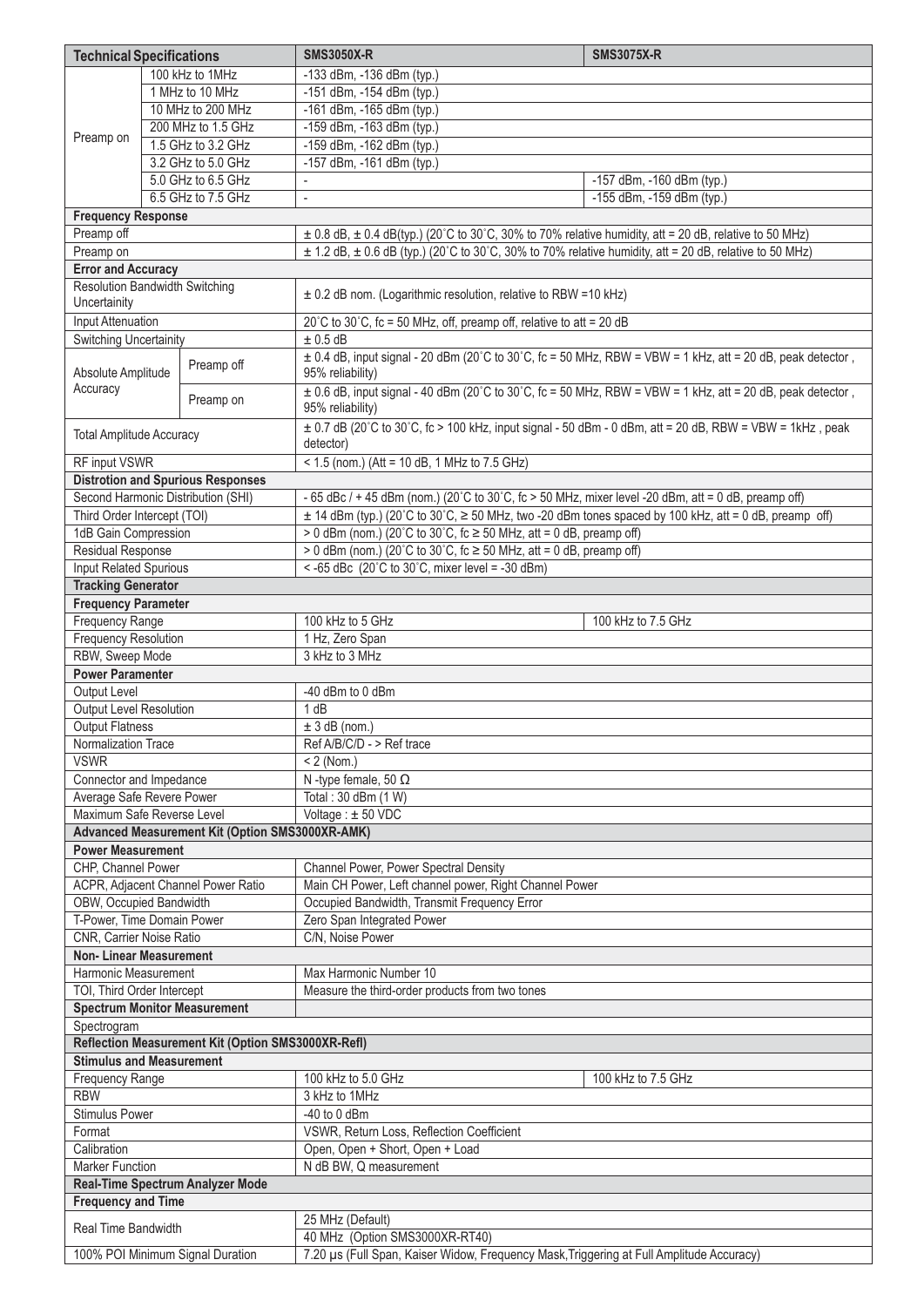| <b>Technical Specifications</b>                   | <b>SMS3050X-R</b>                                                                   |                                 |                                                                                 |         | <b>SMS3075X-R</b>                                      |                  |                  |
|---------------------------------------------------|-------------------------------------------------------------------------------------|---------------------------------|---------------------------------------------------------------------------------|---------|--------------------------------------------------------|------------------|------------------|
|                                                   | Density<br>30 ms to 50 s                                                            |                                 |                                                                                 |         |                                                        |                  |                  |
|                                                   | 3D + Spectrogram<br>30 ms to 50 s                                                   |                                 |                                                                                 |         |                                                        |                  |                  |
| <b>Measurement View</b>                           | Spectrogram                                                                         |                                 | 100 $\mu$ s to 50 s                                                             |         |                                                        |                  |                  |
|                                                   | PvT + Spectrum<br>100 µs to 50 s                                                    |                                 |                                                                                 |         |                                                        |                  |                  |
| Points                                            | 800                                                                                 |                                 |                                                                                 |         |                                                        |                  |                  |
| Max. Sample Rate                                  | 51.2 MHz                                                                            |                                 |                                                                                 |         |                                                        |                  |                  |
| FFT                                               | 150000 (40 MHz analysis BW)                                                         |                                 |                                                                                 |         |                                                        |                  |                  |
| Marker                                            | 8                                                                                   |                                 |                                                                                 |         |                                                        |                  |                  |
| Span Min                                          | 5 kHz                                                                               |                                 |                                                                                 |         |                                                        |                  |                  |
| Window                                            |                                                                                     |                                 | Kaise (Default), Hanning, Flattop, Gaussian, Blackman-Harris, Rectangular       |         |                                                        |                  |                  |
|                                                   |                                                                                     |                                 | Any SPAN, six RBW for every window (only one for Rectangular), default min RBW. |         |                                                        |                  |                  |
|                                                   | Typical RBW for Kaiser                                                              |                                 |                                                                                 |         |                                                        |                  |                  |
|                                                   | Span                                                                                | RBW min                         | <b>RBW Max</b>                                                                  |         |                                                        |                  |                  |
| <b>RBW</b>                                        | 40 MHz                                                                              | 100.43 kHz                      | 3.3142 MHz                                                                      |         |                                                        |                  |                  |
|                                                   | 20 MHz                                                                              | 50.21 kHz                       | 1.657 MHz                                                                       |         |                                                        |                  |                  |
|                                                   | 10 MHZ<br>1 MHz                                                                     | 25.11 kHz<br>2.51 kHz           | 828.55 kHz<br>82.85 kHz                                                         |         |                                                        |                  |                  |
|                                                   | 100 kHz                                                                             | 251 Hz                          | 8.285 kHz                                                                       |         |                                                        |                  |                  |
| Spectrogram /PvT Maximum stored                   | 50000 (Loop store)                                                                  |                                 |                                                                                 |         |                                                        |                  |                  |
| Different RBW and span, 100% POI (µs)             |                                                                                     |                                 |                                                                                 |         |                                                        |                  |                  |
| Analysis BW                                       | RBW1                                                                                | RBW <sub>2</sub>                | RBW <sub>3</sub>                                                                | RBW4    |                                                        | RBW <sub>5</sub> | RBW <sub>6</sub> |
| 40 MHz                                            | 26.56                                                                               | 16.56                           | 11.56                                                                           | 9.06    |                                                        | 7.81             | 7.20             |
| 20 MHz                                            | 46.56                                                                               | 26.56                           | 16.56                                                                           | 11.56   |                                                        | 9.06             | 7.81             |
| 10 MHz                                            | 86.56                                                                               | 46.56                           | 26.56                                                                           | 16.56   |                                                        | 11.56            | 9.06             |
| 1 MHz                                             | 806.56                                                                              | 406.56                          | 206.56                                                                          | 106.56  |                                                        | 56.56            | 31.56            |
| Different Window Length for RBW                   |                                                                                     |                                 |                                                                                 |         |                                                        |                  |                  |
| Length/Type                                       | 1024                                                                                | 512                             | 256                                                                             | 128     |                                                        | 64               | 32               |
| Kaiser (Beta=12)                                  | 398.2849                                                                            | 198.9478                        | 99.2793                                                                         | 49.4450 |                                                        | 24.5279          | 12.0693          |
| Hanning                                           | 533.4785                                                                            | 266.4785                        | 132.9785                                                                        | 66.2285 |                                                        | 32.8535          | 16.1660          |
| Flattop                                           | 212.2447                                                                            | 106.0182                        | 52.9050                                                                         |         | 26.3483                                                | 13.0700          | 6.4309           |
| Gaussian (Alpha = 3.5)                            | 404.8707                                                                            | 202.2399                        | 100.9244                                                                        |         | 50.2666                                                | 24.9376          | 12.2729          |
| Blackman-Harris                                   | 399.2401                                                                            | 199.4250                        | 99.5174                                                                         | 49.5636 |                                                        | 24.5868          | 12.0983          |
| Rectangular                                       | 801                                                                                 | 400.5000                        | 200.2500                                                                        |         | 100.1250                                               | 50.0625          | 25.0313          |
| <b>Amplitude Accuracy and Range</b>               |                                                                                     |                                 |                                                                                 |         |                                                        |                  |                  |
| Detector                                          |                                                                                     | + Peak, - Peak, Sample, Average |                                                                                 |         |                                                        |                  |                  |
| <b>Trace</b>                                      | 3                                                                                   |                                 |                                                                                 |         |                                                        |                  |                  |
| <b>Spectrum Density Display</b>                   | 0 to 100% (Resolution 0.1%)                                                         |                                 |                                                                                 |         |                                                        |                  |                  |
| Dynamic Range for Spectrogram                     | 200 dB                                                                              |                                 |                                                                                 |         |                                                        |                  |                  |
|                                                   | <b>Flatness</b>                                                                     | < 0.4 dB                        |                                                                                 |         |                                                        |                  |                  |
| Amplitude                                         | Resolution                                                                          | $0.01$ dB                       |                                                                                 |         |                                                        |                  |                  |
|                                                   | Dynamic Range                                                                       | $< 60$ dB                       |                                                                                 |         |                                                        |                  |                  |
| Trigger                                           | Free Run, PvT, External                                                             |                                 |                                                                                 |         |                                                        |                  |                  |
| Frequency Mask Trigger (FMT)                      | Source                                                                              | <b>Traces</b>                   |                                                                                 |         |                                                        |                  |                  |
|                                                   | Greater than, Less than, Outside Mask, Inside Mask<br>Type<br>Actions<br>Stop, Beep |                                 |                                                                                 |         |                                                        |                  |                  |
| Colour Mode                                       | Warm(Default), Cool, Gray                                                           |                                 |                                                                                 |         |                                                        |                  |                  |
| <b>Modulation Analyzer Mode</b>                   |                                                                                     |                                 |                                                                                 |         |                                                        |                  |                  |
| <b>Common Parameter</b>                           |                                                                                     |                                 |                                                                                 |         |                                                        |                  |                  |
| <b>Frequency Range</b>                            | 2 MHz to 5.0 GHz                                                                    |                                 |                                                                                 |         | 2 MHz to 7.5 GHz                                       |                  |                  |
| <b>Carrier Power Accuracy</b>                     | $± 2$ dB (nom.)                                                                     |                                 |                                                                                 |         |                                                        |                  |                  |
| Carrier Power Range                               | - 30 dBm to +20 dBm (nom.)                                                          |                                 |                                                                                 |         |                                                        |                  |                  |
| Recording                                         |                                                                                     |                                 |                                                                                 |         |                                                        |                  |                  |
| Data Packing                                      | $I = Q = 4$ Byte                                                                    |                                 |                                                                                 |         |                                                        |                  |                  |
| Memory                                            | 60 MByte                                                                            |                                 |                                                                                 |         |                                                        |                  |                  |
| Lenght (IQ pairs)                                 | 7.5 MSample (60MB/8B)                                                               |                                 |                                                                                 |         |                                                        |                  |                  |
| Length (Time units)                               | Samples / (Span x 1.25)                                                             |                                 |                                                                                 |         |                                                        |                  |                  |
| PC software                                       | Analysis and Playback in Easy VSA Software                                          |                                 |                                                                                 |         |                                                        |                  |                  |
| Analog Modulation Analysis (Option SMS3000XR-AMA) |                                                                                     |                                 |                                                                                 |         |                                                        |                  |                  |
| AM                                                |                                                                                     |                                 |                                                                                 |         |                                                        |                  |                  |
| <b>Modulation Rate Range</b>                      | 20 Hz to 100 kHz                                                                    |                                 |                                                                                 |         |                                                        |                  |                  |
| Accuracy                                          | $1$ Hz (nom.)                                                                       |                                 | Modulation rate <1 kHz                                                          |         |                                                        |                  |                  |
|                                                   | < 0.1% modulation rate (nom.)                                                       |                                 |                                                                                 |         | Modulation rate $\geq 1$ kHz                           |                  |                  |
| <b>Modulation Depth Range</b>                     | 5% to 95%                                                                           |                                 |                                                                                 |         |                                                        |                  |                  |
| Accuracy                                          | $±$ 4% (nom.)                                                                       |                                 |                                                                                 |         |                                                        |                  |                  |
| <b>FM</b>                                         |                                                                                     |                                 |                                                                                 |         |                                                        |                  |                  |
| Modulation Rate Range                             | 20 Hz to 200 kHz                                                                    |                                 |                                                                                 |         |                                                        |                  |                  |
| Accuracy                                          | $1$ Hz (nom.)<br>< 0.1% modulation rate (nom.)                                      |                                 |                                                                                 |         | Modulation rate <1 kHz<br>Modulation rate $\geq 1$ kHz |                  |                  |
|                                                   |                                                                                     |                                 |                                                                                 |         |                                                        |                  |                  |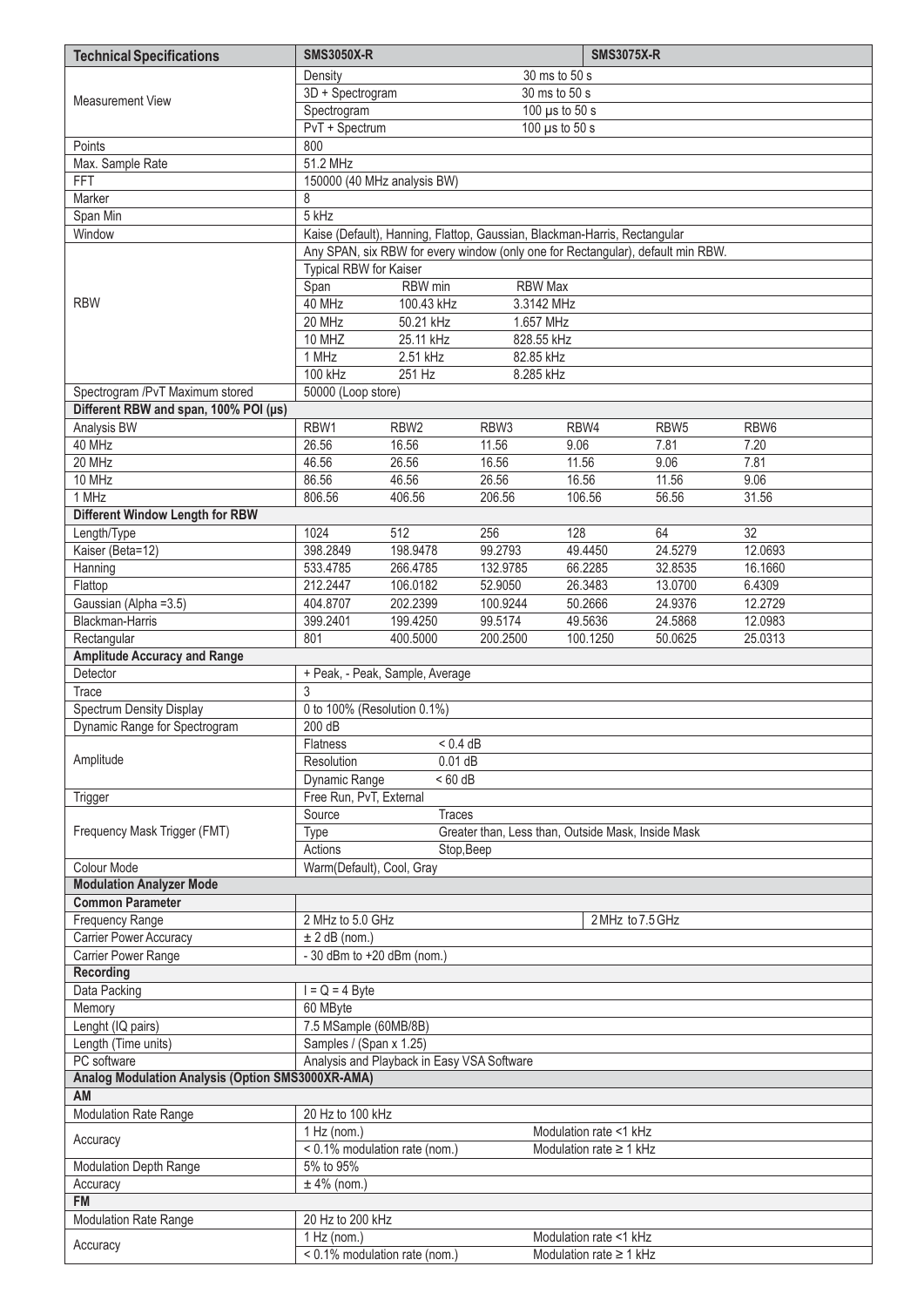| <b>Technical Specifications</b>                     | <b>SMS3050X-R</b>                                                                                  | <b>SMS3075X-R</b> |  |  |
|-----------------------------------------------------|----------------------------------------------------------------------------------------------------|-------------------|--|--|
| <b>Frequency Deviation</b>                          | 1 kHz to 400 kHz                                                                                   |                   |  |  |
| Accuracy                                            | $±$ 4% (nom.)                                                                                      |                   |  |  |
| Digital Modulation Analysis (Option SMS3000XR-WDMA) |                                                                                                    |                   |  |  |
| <b>Measurement</b>                                  |                                                                                                    |                   |  |  |
|                                                     | ASK: 2ASK                                                                                          |                   |  |  |
| <b>Modulation Type</b>                              | FSK: 2, 4, 8, 16 level                                                                             |                   |  |  |
| (The Analysis BW is Same with Real                  | MSK, GMSK<br>PSK: BPSK, QPSK, OQPSK, 8PSK                                                          |                   |  |  |
| Time BW in RTSA Mode)                               |                                                                                                    |                   |  |  |
|                                                     | DPSK: DBPSK, DQPSK, D8PSK, π/4-DQPSK, π/8-DQPSK                                                    |                   |  |  |
|                                                     | QAM:16, 32, 64, 128, 256                                                                           |                   |  |  |
| Meas Length                                         | 16 to 4096                                                                                         |                   |  |  |
| Points / Symbol                                     | 4, 6, 8, 10, 12, 14, 16, 18                                                                        |                   |  |  |
| Symbol Rate<br><b>Filter</b>                        | 1 Ksps to 25 Msps, Symbol Rate* Points / Symbol < = 160 Msps                                       |                   |  |  |
| Meas / Ref. Filter                                  | Nyquist, Squrt, Nyquist, Gauss, Half Sine, Rectangular                                             |                   |  |  |
| Lenght                                              | 2 to 128                                                                                           |                   |  |  |
| Alpha / BT                                          | Alpha 0.01 to 1, BT 0.01 to 10                                                                     |                   |  |  |
| <b>Trace</b>                                        |                                                                                                    |                   |  |  |
|                                                     | IQ Means Time, IQ Meas Spectrum                                                                    |                   |  |  |
|                                                     | IQ Ref. Time, IQ Ref. Spectrum                                                                     |                   |  |  |
| <b>Trace Data</b>                                   | Time, Spectrum                                                                                     |                   |  |  |
|                                                     | Symbol Error Chart, Err Vector Time, Err Vector Spectrum                                           |                   |  |  |
|                                                     | IQ Mag Err, IQ Phase Err                                                                           |                   |  |  |
| Layout                                              | Single, Stacked 2, Grid 1*2, Grid 2*2                                                              |                   |  |  |
| <b>Trace Formats</b>                                | Log mag, Lin mag, Real, Imag                                                                       |                   |  |  |
|                                                     | I = Q, Constellation, I-eye, Q-eye                                                                 |                   |  |  |
|                                                     | Wrap Phase, Unwrap Phase, Trellis eye                                                              |                   |  |  |
| <b>Symbol Error Chart</b>                           | EVM (rms EVM, peak EVM), Magnitude error                                                           |                   |  |  |
| PSK/DPSK/MSK/QA                                     | Phase error, IQ offset, Carrier offset, SNR Quadrature error                                       |                   |  |  |
|                                                     | Gain imbalance (not support for MSK)                                                               |                   |  |  |
| <b>ASK</b>                                          | ASK, Error, ASK depth, arrier offset                                                               |                   |  |  |
| <b>FSK</b>                                          | FSK Error, Magnitude error, FSK deviation, carrier offset                                          |                   |  |  |
| <b>EMI Measurement Mode (Option SMS3000XR-EMI)</b>  |                                                                                                    |                   |  |  |
| <b>Measurement</b>                                  |                                                                                                    |                   |  |  |
| <b>Measurement View</b>                             | Frequency scan, Meter, Signal list                                                                 |                   |  |  |
| Pre-compliance Sequence                             | Scan, Search, Meas                                                                                 |                   |  |  |
| EMI Filter RBW (-6dB)                               | 200 Hz, 9 kHz, 120 kHz, 1 MHz (following CISPR 16-1-1)                                             |                   |  |  |
| RBW uncertainty                                     | $< 5\%$                                                                                            |                   |  |  |
| Detector                                            | Peak, Voltage Average, Quasi-Peak (following CISPR 16-1-1)                                         |                   |  |  |
| Dwell time                                          | $0 \mu s$ to 10 s                                                                                  |                   |  |  |
| RBW/Steps<br>Corrections                            | 0.1, 0.3, 0.5, 1, 2, 3                                                                             |                   |  |  |
| Limit and Trace                                     | 4<br>3                                                                                             |                   |  |  |
| <b>Limit Standards</b>                              | ENN550xx, GB9254, FCC Part 15, User defined                                                        |                   |  |  |
| Attenuator                                          | 0 to 50 dB                                                                                         |                   |  |  |
| Report                                              | Signal List                                                                                        |                   |  |  |
| Frequency scale                                     | Linear, Logarithmic                                                                                |                   |  |  |
| <b>Inputs and Outputs</b>                           |                                                                                                    |                   |  |  |
| <b>Front Panel</b>                                  |                                                                                                    |                   |  |  |
| RF input, Port 2                                    | N-type female, 50 $\Omega$ (nom.)                                                                  |                   |  |  |
| TG Source, Port 1                                   | N-type female, 50 $\Omega$ (nom.)                                                                  |                   |  |  |
| <b>USB Host</b>                                     | USB-A plug, Version 2.0                                                                            |                   |  |  |
| Ear Phone Jack                                      | 3.5 mm                                                                                             |                   |  |  |
| <b>Rear Panel</b>                                   |                                                                                                    |                   |  |  |
| <b>USB Device</b>                                   | USB-B plug, Version 2.0                                                                            |                   |  |  |
| LAN                                                 | 10/100 Base, RJ-45                                                                                 |                   |  |  |
| 10 MHz reference output<br>10 MHz reference input   | 10 MHz, >0 dBm, BNC-type female, 50 $\Omega$ (nom.)                                                |                   |  |  |
| External trigger input                              | 10 MHz, -5 to +10 dBm, BNC-type female, 50 $\Omega$ (nom.)<br>5V TTL level, BNC-type female, 10 kΩ |                   |  |  |
| <b>Remote Control</b>                               |                                                                                                    |                   |  |  |
| <b>Communication Interface</b>                      | LAN, USB Device, USB Host (USB-GPIB adaptor)                                                       |                   |  |  |
| <b>Remote Control Capability</b>                    | SCPI / Labview / IVI based on USB-TMC / VXI-11 / Socket / Talnet                                   |                   |  |  |
| Remote Controller                                   | NI-MAX, Web Browser, Easy Spectrum Software, File Explorer                                         |                   |  |  |
| <b>General Specifications</b>                       |                                                                                                    |                   |  |  |
|                                                     | AC Voltage Range: 100-240 V, 50/60 Hz or 100-120 V 400 Hz;                                         |                   |  |  |
| Input Power                                         | Power Consumption: 70 W (MAX)                                                                      |                   |  |  |